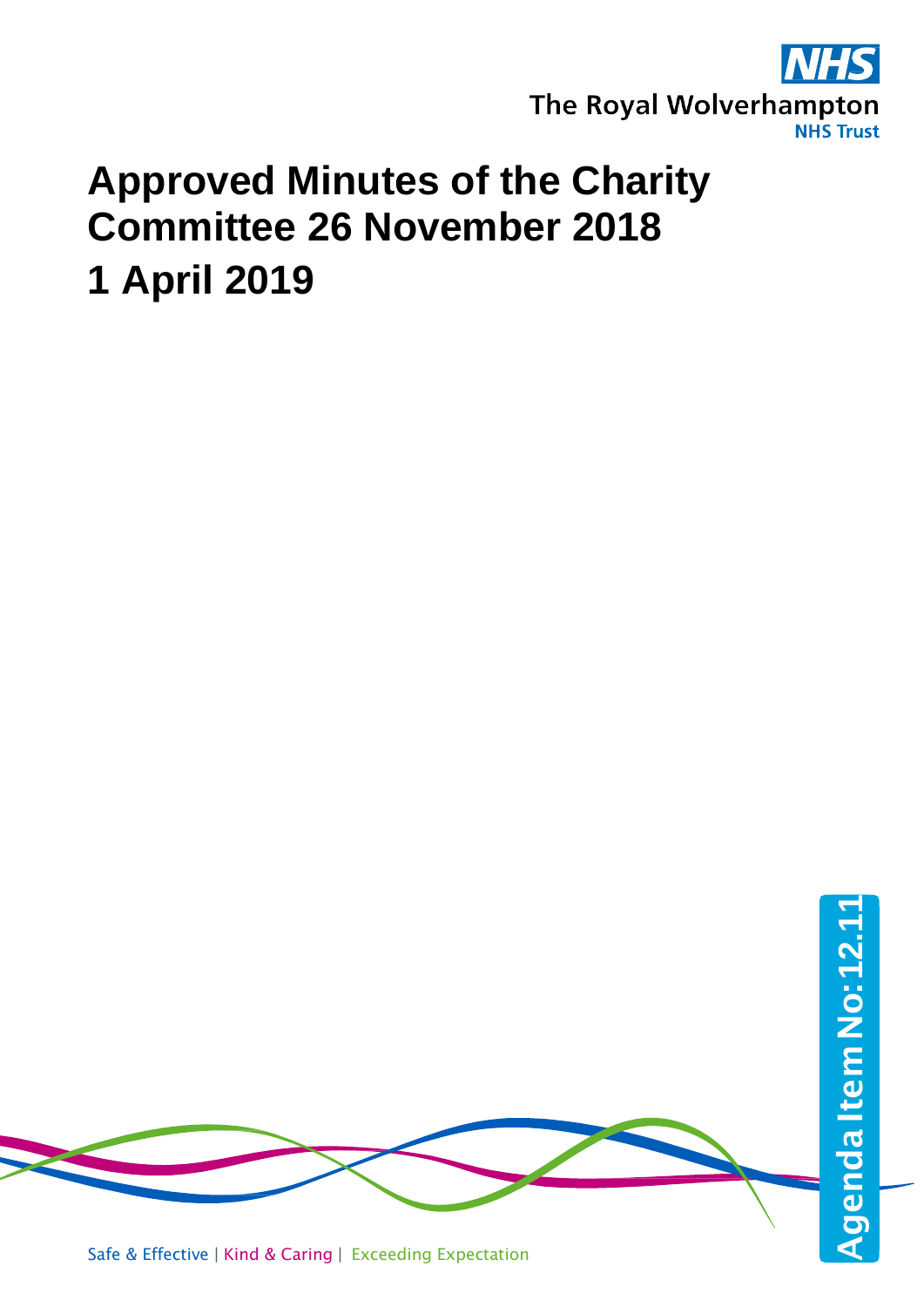## **Minutes of the Charitable Funds Committee**

| <b>Date</b>       | Monday 26 November 2018                 |                                                                      |
|-------------------|-----------------------------------------|----------------------------------------------------------------------|
| <b>Venue</b>      | <b>Conference Room, Hollybush House</b> |                                                                      |
| <b>Time</b>       | 10.30am                                 |                                                                      |
| <b>Present:</b>   | <b>Name</b>                             | <b>Role</b>                                                          |
|                   | <b>Sue Rawlings</b>                     | <b>Non-Executive Director (Chair)</b>                                |
|                   | <b>Roger Dunshea</b>                    | <b>Non-Executive Director</b>                                        |
|                   | <b>Kevin Stringer</b>                   | <b>Chief Financial Officer</b>                                       |
| In Attendance:    | <b>Name</b>                             | <b>Role</b>                                                          |
|                   | <b>Helen Troalen</b>                    | <b>Deputy Chief Financial Officer</b>                                |
|                   | <b>Emma Greybanks</b>                   | <b>Assistant Financial Accountant and</b><br><b>Treasury Manager</b> |
|                   | <b>Leanne Bood</b>                      | <b>Fundraising Coordinator</b>                                       |
|                   | <b>Katie Winchurch</b>                  | PA to Deputy Chief Financial Officer<br>(minute taker)               |
|                   | Lisa Monaghan (Part)                    | Team Manager - Strategic Capital<br><b>Planning</b>                  |
|                   | <b>Sally Evans</b>                      | <b>Head of Communications</b>                                        |
| <b>Apologies:</b> | <b>Name</b>                             | <b>Role</b>                                                          |
|                   | <b>David Loughton</b>                   | <b>Chief Executive</b>                                               |
|                   | <b>Jeremy Vanes</b>                     | Chairman                                                             |

| <b>Item No</b> |                                                                                                                                                          | <b>Action</b> |
|----------------|----------------------------------------------------------------------------------------------------------------------------------------------------------|---------------|
| 1118/1         | <b>Apologies of absence</b><br>The Committee noted that apologies had been received from David Loughton,<br>and Jeremy Vanes.                            |               |
| 1118/2         | Minutes of the Previous Meeting held 13 August 2018<br>The minutes of the previous meeting held on the 13 August 2018 were<br>accepted as a true record. |               |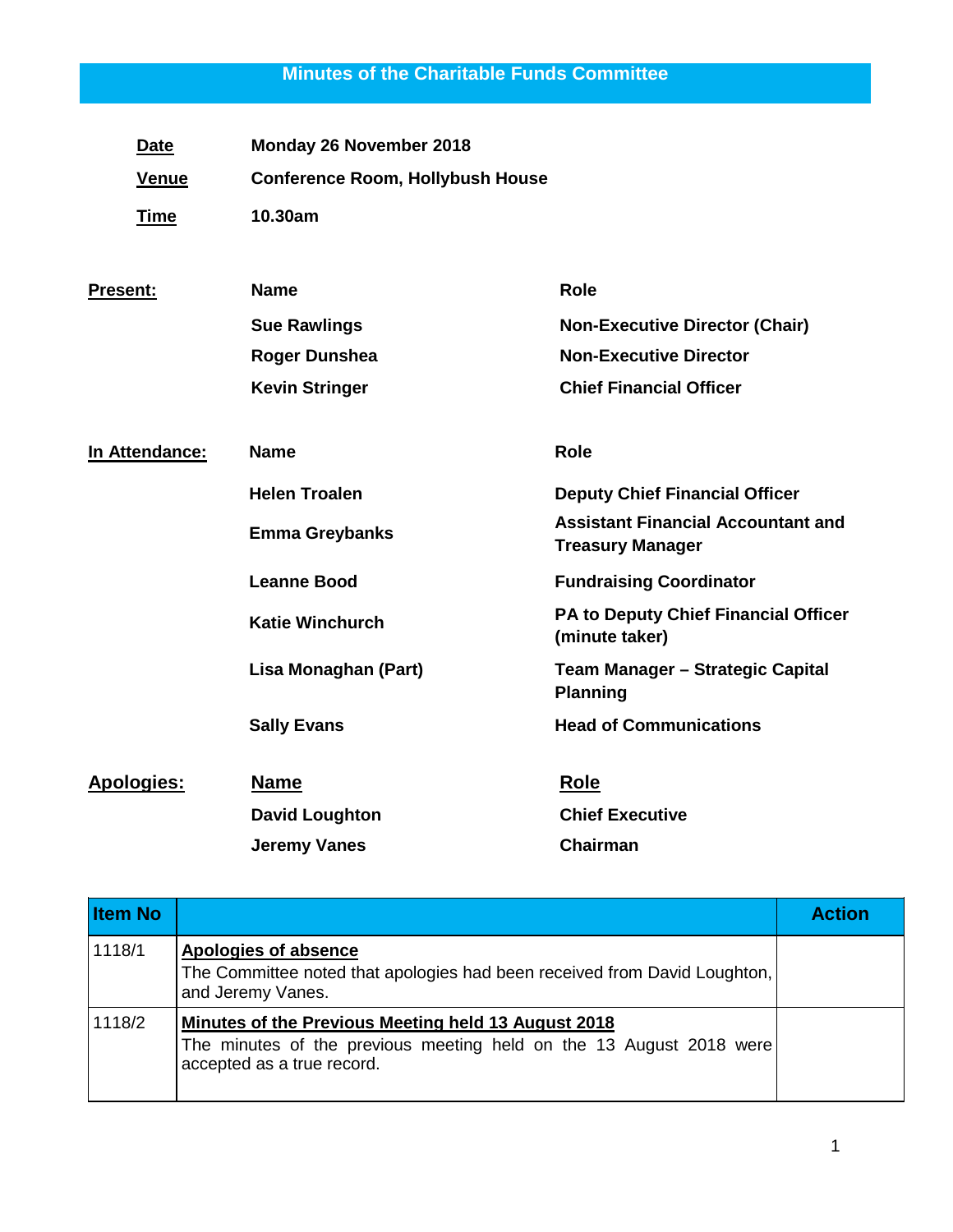| <b>Item No</b> |                                                                                                                                                                                                                                                                                                                                                                                                                                      | <b>Action</b>                                    |
|----------------|--------------------------------------------------------------------------------------------------------------------------------------------------------------------------------------------------------------------------------------------------------------------------------------------------------------------------------------------------------------------------------------------------------------------------------------|--------------------------------------------------|
| 1118/3         | <u>Action Log</u><br>Please note that "Closed Items" have been removed and placed on the<br>'Closed Log" for future reference.  Please refer to the "Open Action Log" for<br>updates and additional Action Items transferred across from today's minutes.                                                                                                                                                                            |                                                  |
|                | The Chair asked for the actions to be closed off where possible in order to<br>maintain a more manageable succinct log.                                                                                                                                                                                                                                                                                                              |                                                  |
| 1118/4         | <b>Declarations of Interest</b><br>No interests were declared at this meeting.                                                                                                                                                                                                                                                                                                                                                       |                                                  |
| 1118/6         | Presentation of Magnet Conference attended in October 2018 by 3 Senior<br><b>Nurses funded by Charitable Funds</b><br>D Hickman, B Morgan and A Wells gave a briefing on the Presentation of<br>Magnet Conference attended in October 2018.<br>D Hickman confirmed herself, B Morgan and A Wells attended the National<br>Magnet Conference in Denver.                                                                               |                                                  |
|                | The following was noted:-                                                                                                                                                                                                                                                                                                                                                                                                            |                                                  |
|                | 3 day conference<br>٠<br>72 sessions - EBP, Innovation, Leadership and Research<br>٠<br>Peer Speakers from Magnet Organisations<br>$\bullet$<br>Nurses from 27 different countries attended the conference<br>$\bullet$<br>Early booking gets you the best deal on flights, accommodation etc<br>٠<br>A lot was learnt to bring back to the Trust/valued and inspiring<br>٠<br>Good networking opportunity and contacts<br>$\bullet$ |                                                  |
|                | A Wells noted she attended the pre-conference which was a good opportunity<br>to see how to go through Magnet accreditation. Manuals/Books were given<br>out at the pre-conference which to purchase these books would cost<br>£200/£300.                                                                                                                                                                                            |                                                  |
|                | It was noted that the Nursing system framework was being presented at Trust<br>Board.                                                                                                                                                                                                                                                                                                                                                |                                                  |
|                | The Committee recognised that they could see that the conference was<br>enjoyed by all.                                                                                                                                                                                                                                                                                                                                              | D Hickman/<br><b>B</b> Morgan/<br><b>A Wells</b> |
|                | The Committee asked for bullet points to be sent regarding the proposal.                                                                                                                                                                                                                                                                                                                                                             |                                                  |
| 1118/5         | <b>Summary Paper Draft for Comment - Rotary Dowding Research Fund</b><br>T Sheeran was not able to attend due to clinic attendance at Cannock.                                                                                                                                                                                                                                                                                       |                                                  |
|                | E Greybanks presented the Summary Paper Draft for comment – Rotary<br>Dowding Research Fund in the absence of T Sheeran.                                                                                                                                                                                                                                                                                                             |                                                  |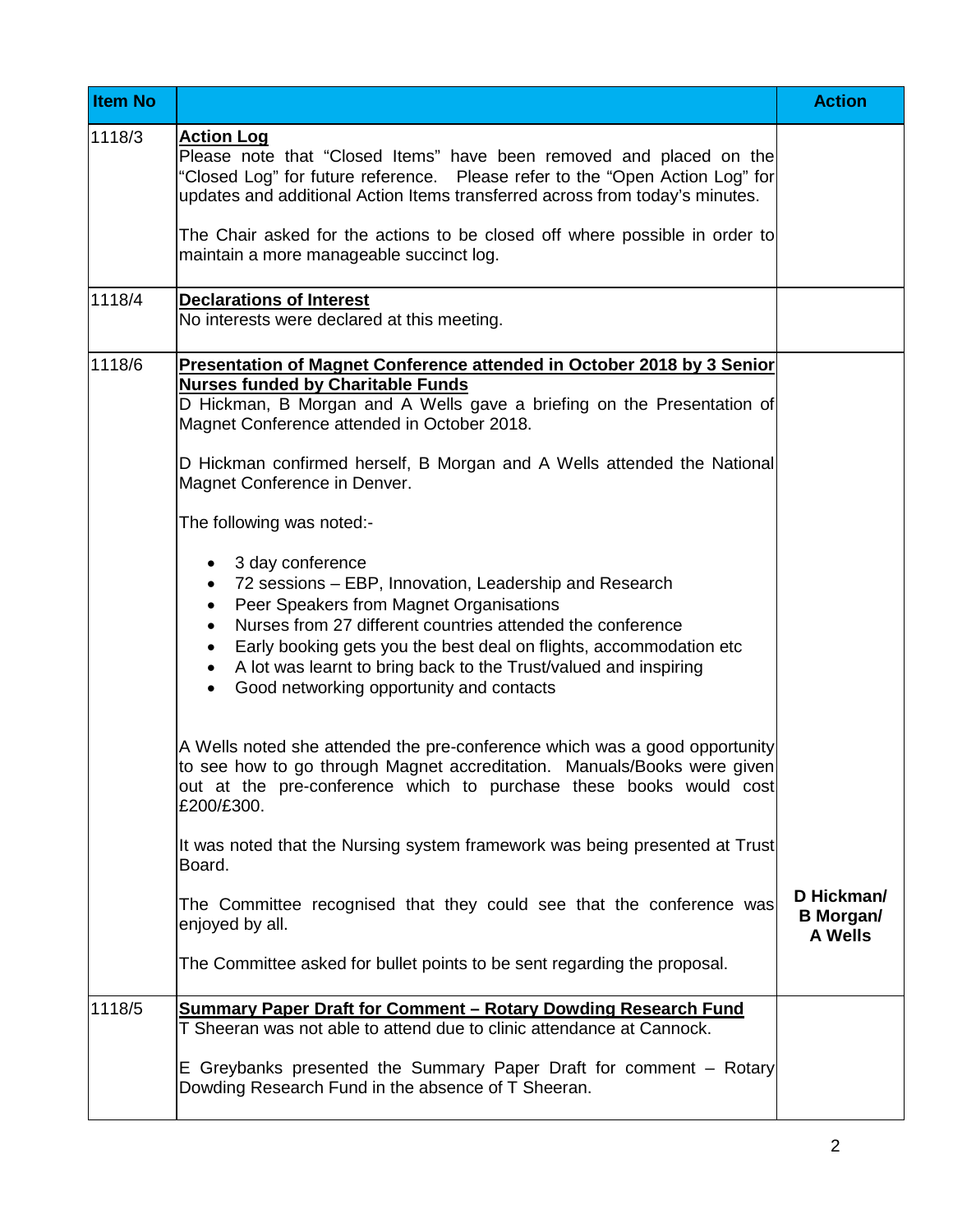| <b>Item No</b> |                                                                                                                                                                                                                                                                                                                                                     | <b>Action</b> |
|----------------|-----------------------------------------------------------------------------------------------------------------------------------------------------------------------------------------------------------------------------------------------------------------------------------------------------------------------------------------------------|---------------|
|                | E Greybanks confirmed she had put the paper together as requested at the<br>meeting in August 2018. E Greybanks confirmed she had spoken to<br>Mr Dowding's son and he was unaware that the fund was stated for a<br>particular area of the Trust. E Greybanks said the legacy came over from<br>Cannock as a restricted fund.                      |               |
|                | The Chair confirmed there is no reference to it purely being for Rheumatology<br>Research Fund but it is restricted for research at Cannock. K Stringer also,<br>confirmed this.                                                                                                                                                                    |               |
|                | E Greybanks confirmed the legacy has not been touched. It was mentioned<br>that there are a few other specialties now at Cannock and E Greybanks has<br>spoken to Sarah Glover in the Research Team and confirmed this could be<br>used for other Research areas at Cannock.                                                                        |               |
|                | L Monaghan left the meeting.                                                                                                                                                                                                                                                                                                                        |               |
|                | The Chair asked the committee to approve to keep the restricted fund for<br>Cannock Research and change the unrestricted fund name slightly to avoid<br>confusion in the descriptions.                                                                                                                                                              |               |
|                | E Greybanks read an email out from Tom Sheeran and advised one of the<br>queries was the initial Rotary Dowding fund that was £64k and now stands at<br>£90k. T Sheeran asked via the email what happens to the surplus £30k.<br>K Stringer asked E Greybanks to look in to this and give an updated at the<br>March Meeting.                       | E Greybanks   |
|                | R Dunshea suggested that a member of the Committee goes over to Cannock<br>to meet with T Sheeran to discuss this with him. The Chair confirmed she is<br>happy to do this.                                                                                                                                                                         | <b>Chair</b>  |
| 1118/7         | <b>Business Cases - For Approval</b>                                                                                                                                                                                                                                                                                                                |               |
| 1118/7.1       | Eyesi Surgical Software Upgrade - £37,296<br>E Greybanks presented the Eyesi Surgical Software Upgrade.                                                                                                                                                                                                                                             |               |
|                | The Chair asked why this business case wouldn't go through normal Trust                                                                                                                                                                                                                                                                             |               |
|                | revenue.<br>E Greybanks confirmed it would be cheaper going through Charity due to<br>claiming the VAT back.                                                                                                                                                                                                                                        |               |
|                | L Bood advised that the equipment will be purchased by the League of<br>Friends. L Bood confirmed some Junior Doctors went on training and said<br>after the training they had been provided with they would want to come and<br>work at the Trust. Having training facilities is therefore a great benefit and<br>good for recruitment of doctors. |               |
|                | R Dunshea asked why they want two new training modules. R Dunshea<br>asked if there were any alternate suppliers to go to so they can compare the<br>price.                                                                                                                                                                                         |               |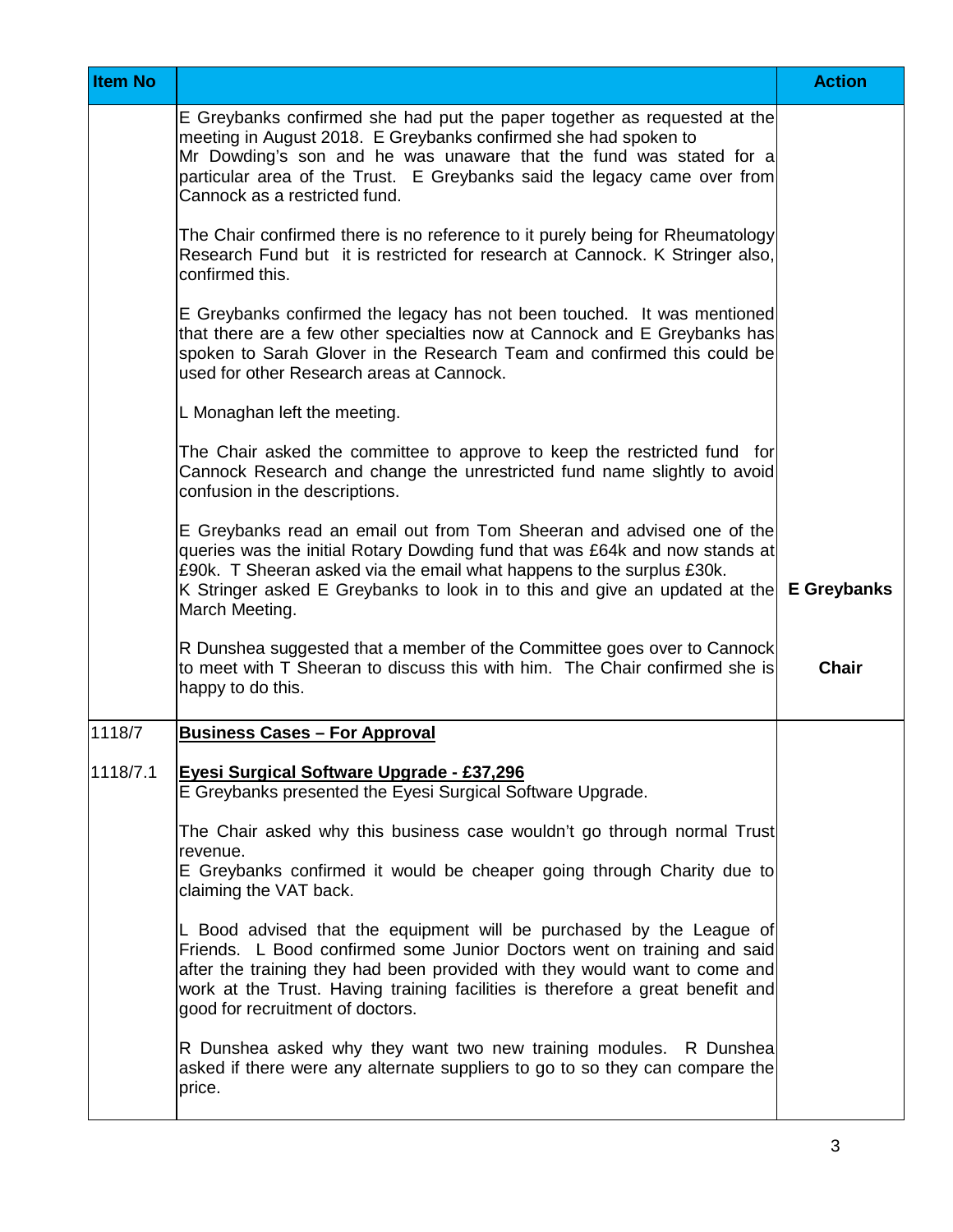| <b>Item No</b> |                                                                                                                                                                                                                                                                                                                                                                                                                                                                                                                                                                                                                                                                                                                                                                                                                                                                                                                                                                                                                                                                                                                                | <b>Action</b> |
|----------------|--------------------------------------------------------------------------------------------------------------------------------------------------------------------------------------------------------------------------------------------------------------------------------------------------------------------------------------------------------------------------------------------------------------------------------------------------------------------------------------------------------------------------------------------------------------------------------------------------------------------------------------------------------------------------------------------------------------------------------------------------------------------------------------------------------------------------------------------------------------------------------------------------------------------------------------------------------------------------------------------------------------------------------------------------------------------------------------------------------------------------------|---------------|
| 1118/7.2       | Expansion of the Charity Team - Recruitment of a Band 4 Community<br>and Events Fundraiser - Fixed Term 2 year Contract<br>L Bood presented the Expansion of the Charity Team - Recruitment of a Band<br>4 Community and Events Fundraiser.<br>L Bood noted that from discussions with other NHS Charities of a similar size<br>and population demographic, it appears they have been able to increase the<br>impact of their Charity by further developing and resourcing the Charity team.<br>L Bood confirmed she believes this will be a benefit to the Trust.<br>L Bood confirmed she would like to recruit a band 4 who's got some<br>knowledge of the Community so they could hit the ground running.<br>L Bood noted the Volunteers are asking why the team is not being expanded.<br>The Chair confirmed the Charity does need to grow and develop. L Bood<br>confirmed this post would report to L Bood. S Evans noted she supports this<br>business cases and thinks it would be a big help to L Bood and a benefit to the<br>Trust.<br>The Committee approved this business case on the basis there would be clear |               |
|                | targets for the new position to measure the success of the role.<br>K Stringer asked if it was possible to have an apprentice in this role and if it<br>could be fixed term rather than permanent. K Winchurch said for a fixed term<br>contract to become a permanent contract it would have to be fixed term for a<br>period of 4 years.                                                                                                                                                                                                                                                                                                                                                                                                                                                                                                                                                                                                                                                                                                                                                                                     |               |
| 1118/8         | <b>Report of the Charity Fundraising Co-Ordinator</b><br>L Bood presented the report of the Charity Fundraising Co-Ordinator.<br>Charity Hub/Trading Arm of RWT Charity<br>L Bood confirmed she is waiting for a decision of whether Cancer Services will<br>be moving. The outcome of this will depend on where L Bood is based.<br>L Bood confirmed she is next in line for accommodation.<br><b>RWT Lottery</b><br>L Bood confirmed the RWT Lottery was formally launched at the Charity and<br>Volunteer Awards 2018.<br><b>GDPR (General Data Protection Regulation)</b><br>L Bood confirmed she had completed and submitted the Charity Privacy<br>Notice to Governance for consideration. L Bood will give an update at the                                                                                                                                                                                                                                                                                                                                                                                             | L Bood        |
|                | Charitable Fund Committee meeting in March 2019.<br><b>Harlequin</b><br>L Bood and E Greybanks confirmed the Harlequin system is now fully<br>implemented and in use. L Bood confirmed the numbers are picking up slowly<br>and fundraisers/donors need to ensure they are completing both sides of the<br>form. L Bood passed her thanks on to Zoe Lees in Finance for the work put in<br>to updating the system with existing fundraisers/donors.                                                                                                                                                                                                                                                                                                                                                                                                                                                                                                                                                                                                                                                                            |               |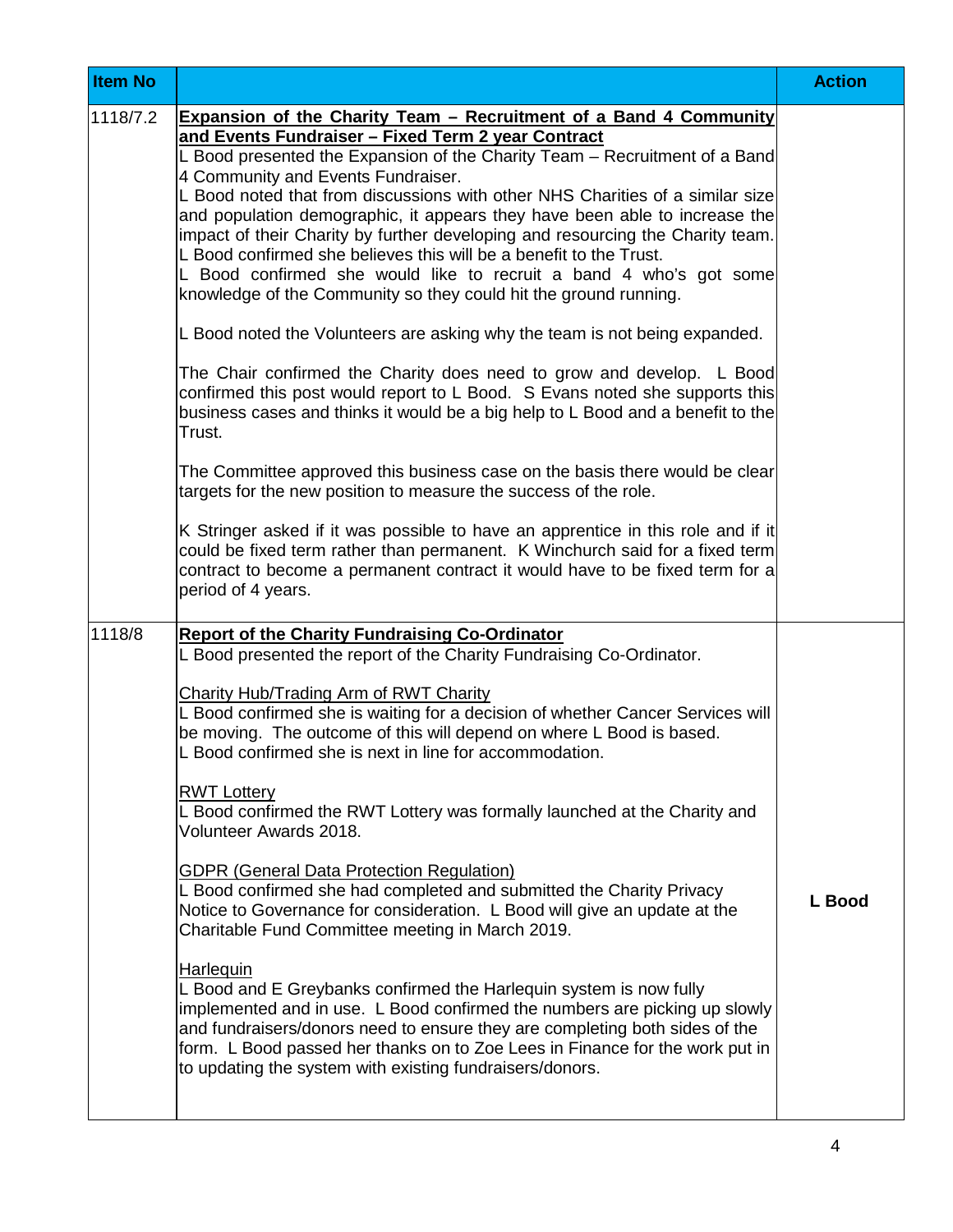| <b>Item No</b> |                                                                                                                                                                                                                                                                                                                                                                                                                                                                                                                                                                                                                                                                                                                                                                                                                                                                                                                                                                                                                                                                                                                                                                                                                                                                                                                                                                                                                                                                                                                                                                                                                                                                                                                                                                                                                                                                                                                                                                                                                                                                                                                                                                                                                                                                                                                                           | <b>Action</b> |
|----------------|-------------------------------------------------------------------------------------------------------------------------------------------------------------------------------------------------------------------------------------------------------------------------------------------------------------------------------------------------------------------------------------------------------------------------------------------------------------------------------------------------------------------------------------------------------------------------------------------------------------------------------------------------------------------------------------------------------------------------------------------------------------------------------------------------------------------------------------------------------------------------------------------------------------------------------------------------------------------------------------------------------------------------------------------------------------------------------------------------------------------------------------------------------------------------------------------------------------------------------------------------------------------------------------------------------------------------------------------------------------------------------------------------------------------------------------------------------------------------------------------------------------------------------------------------------------------------------------------------------------------------------------------------------------------------------------------------------------------------------------------------------------------------------------------------------------------------------------------------------------------------------------------------------------------------------------------------------------------------------------------------------------------------------------------------------------------------------------------------------------------------------------------------------------------------------------------------------------------------------------------------------------------------------------------------------------------------------------------|---------------|
|                | <b>Fundraising Regulator</b><br>L Bood confirmed the RWT Charity is now successfully registered with the<br>Fundraising Regulator and the logo being displayed on all the Trust<br>webpages. L Bood will ensure the Charity literature and website are reviewed<br>and updated in January/February 2019.<br>Annual Report and Accounts 2017/18<br>L Bood said the Annual Report and Accounts 2017/18 is now published and<br>on the Trust Intranet.<br>Review of "Fund Advisors Manual"<br>L Bood thanked the Committee for their comments and feedback on the new<br>guidance. The final amendments have now been made. The Chair confirmed<br>she thought the Manual looked good and passed her thanks on to L Bood.<br>Christmas Appeal 2018<br>L Bood confirmed Communications have been sent out regarding this year's<br>appeal. L Bood confirmed they are encouraging to support the Charity.<br>L Bood thanked the Communications Team and Medical Illustration for their<br>support with creating a short film and Charity Literature. L Bood will send the<br>link to the film to all members of the Committee.<br><b>Christmas Activities for Children and Young People</b><br>L Bood confirmed following the success of the Summer activity programme,<br>she has supported the Children's Directorate to plan Christmas Activities,<br>visits and access additional funding for such.<br>L Bood said the Mayor and Mayoress will be visiting the Trust and also, there<br>will be a "Santa Sing Along" with the RWT Singers.<br><b>Charity and Volunteer Awards</b><br>L Bood confirmed the volunteers really enjoyed the Charity and Volunteer<br>Awards. L Bood said this event recongnises the important contribution of both<br>the Volunteers and the Charity have made towards enhancing patient<br>experience. Goodyears Workers and League of Friends (Eye Infirmary)<br>received awards for their outstanding contribution towards enhancing patient<br>care. L Bood noted the Goodyear Workers were particularly moved by their<br>award due to this being the first one they have received since their support for<br>Charities which began in 1985.<br>The Committee noted their congratulations to both Goodyear Workers and<br>League of Friends for their awards.<br>Additional support from Goodyear Workers | L Bood        |
|                | L Bood said Goodyear Workers have expressed an interest in supporting<br>another project at the Trust. L Bood advised of a HIPEC Project which is a<br>new way of delivering chemotherapy to patients. L Bood noted that<br>D Loughton has asked her to work with the divisions to see if they would want<br>this. L Bood said she is currently in discussions with them and other Trust<br>colleagues. L Bood will bring an update to the March meeting.                                                                                                                                                                                                                                                                                                                                                                                                                                                                                                                                                                                                                                                                                                                                                                                                                                                                                                                                                                                                                                                                                                                                                                                                                                                                                                                                                                                                                                                                                                                                                                                                                                                                                                                                                                                                                                                                                 | L Bood        |
|                |                                                                                                                                                                                                                                                                                                                                                                                                                                                                                                                                                                                                                                                                                                                                                                                                                                                                                                                                                                                                                                                                                                                                                                                                                                                                                                                                                                                                                                                                                                                                                                                                                                                                                                                                                                                                                                                                                                                                                                                                                                                                                                                                                                                                                                                                                                                                           |               |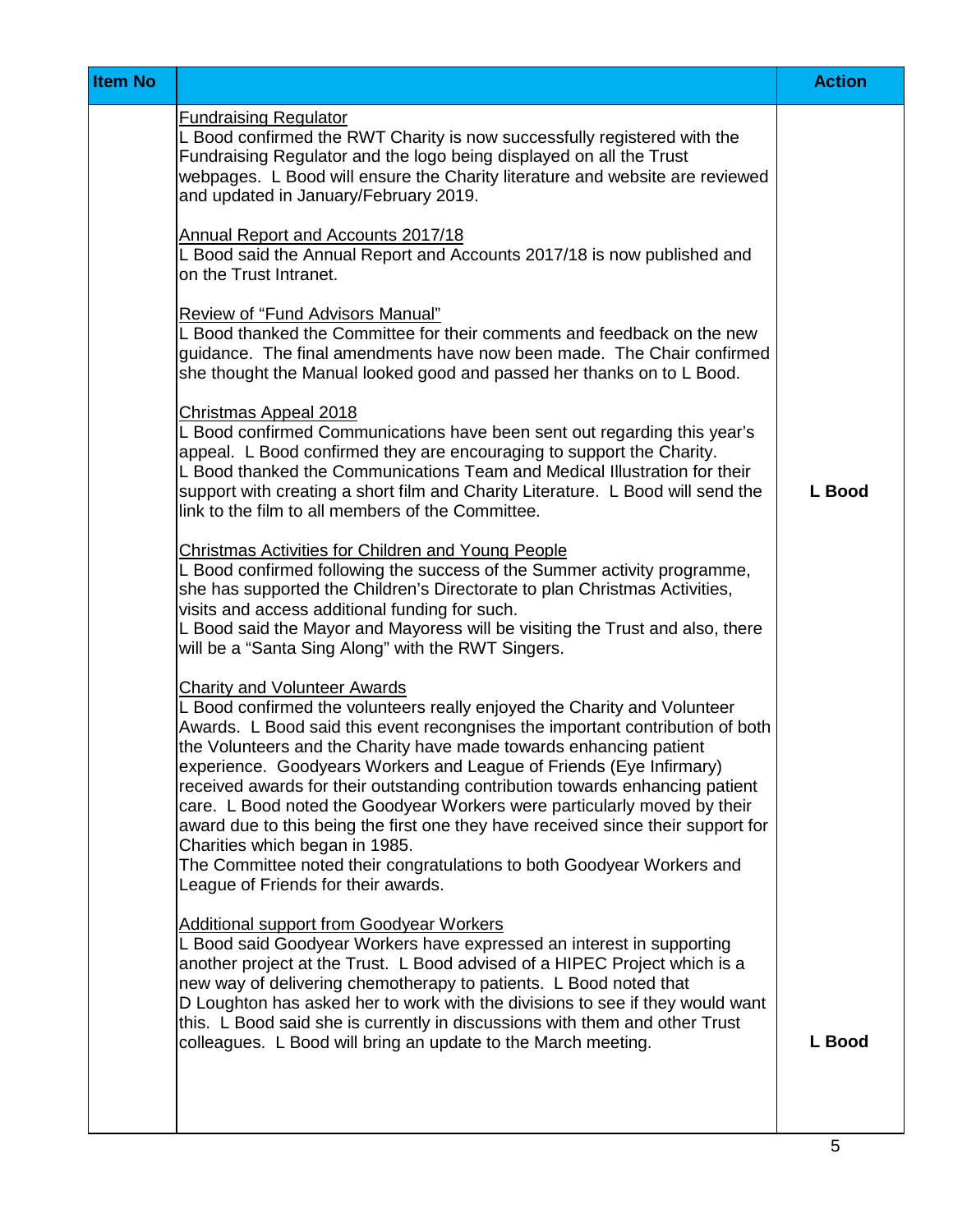| <b>Item No</b> |                                                                                                                                                                                                                                                                                                                                                                                                                                                                                                                                                                                     | <b>Action</b> |
|----------------|-------------------------------------------------------------------------------------------------------------------------------------------------------------------------------------------------------------------------------------------------------------------------------------------------------------------------------------------------------------------------------------------------------------------------------------------------------------------------------------------------------------------------------------------------------------------------------------|---------------|
|                | <b>Wolverhampton Wanderers Visit</b><br>L Bood confirmed she is coordinating this year's visit for Wolves. Children's<br>Ward, COPD, Cardiology Ward and Cardiothoracic Wards will receive visits<br>and gifts this year. The proposed date is the 11 December 2018. L Bood said<br>the staff are also looking forward to the Wolves visit.                                                                                                                                                                                                                                         |               |
|                | <b>External Charities and Volunteer Expenses</b><br>L Bood confirmed discussions with colleagues in Finance and Volunteer<br>Service have revealed that the RWT Charity is currently funding travel<br>expenses for volunteers who formally volunteer at another organisation but<br>may be based at one of RWT sites. L Bood confirmed she is putting together<br>a paper to demonstrate their financial contributions to the Trust Charity.<br>L Bood will bring the paper to the Charitable Funds Committee Meeting in<br>March 2019. L Bood noted the amount is c.£2k per year. |               |
|                | <b>Business Case to Expand the Charity Team</b><br>Previously discussed in agenda item no 1118/7.2.                                                                                                                                                                                                                                                                                                                                                                                                                                                                                 |               |
|                | <b>Fundraising Opportunities in partnership with the Mayor</b><br>L Bood confirmed the Mayor asked for support from the Trust with selling<br>tickets for his Grand raffle which will benefit his three charities.<br>L Bood noted she had said no to something similar to this previously and<br>doesn't think we can sell on site.                                                                                                                                                                                                                                                |               |
|                | L Bood advised the Mayor had also proposed a joint fundraising event with<br>RWT, Mayors Charity and potentially the University. The Mayor is proposing a<br>quiz where tickets for teams can be sold and there would be a raffle on the<br>night. L Bood said this event would need to be held before the current Mayor<br>leaves office in May 2019.                                                                                                                                                                                                                              |               |
|                | <b>Fundraising Strategy Review 2016-2019</b><br>L Bood confirmed the review of the strategy has commenced and anticipate<br>having a draft to share with the committee at March's meeting.                                                                                                                                                                                                                                                                                                                                                                                          | L Bood        |
| 1118/9         | <b>Report of the Charity Finance Team</b><br>E Greybanks presented the Charity Finance Team Report.                                                                                                                                                                                                                                                                                                                                                                                                                                                                                 |               |
|                | Summary Financial position to 30th September 2018: £346k income and<br>£218k expenditure.<br>Summary Investment report to 30th September 2018: Short Term value<br>£1.224k, Long term value £1.274k, both less than previous quarter – in line<br>with national Stock Exchange movements.                                                                                                                                                                                                                                                                                           |               |
|                | E Greybanks confirmed that the Trust no longer provides the service for GUM<br>at Cannock Chase Hospital and requested permission for her to transfer the<br>funds to Midland Partnership Trust which is currently where the service is<br>situated.                                                                                                                                                                                                                                                                                                                                |               |
|                |                                                                                                                                                                                                                                                                                                                                                                                                                                                                                                                                                                                     |               |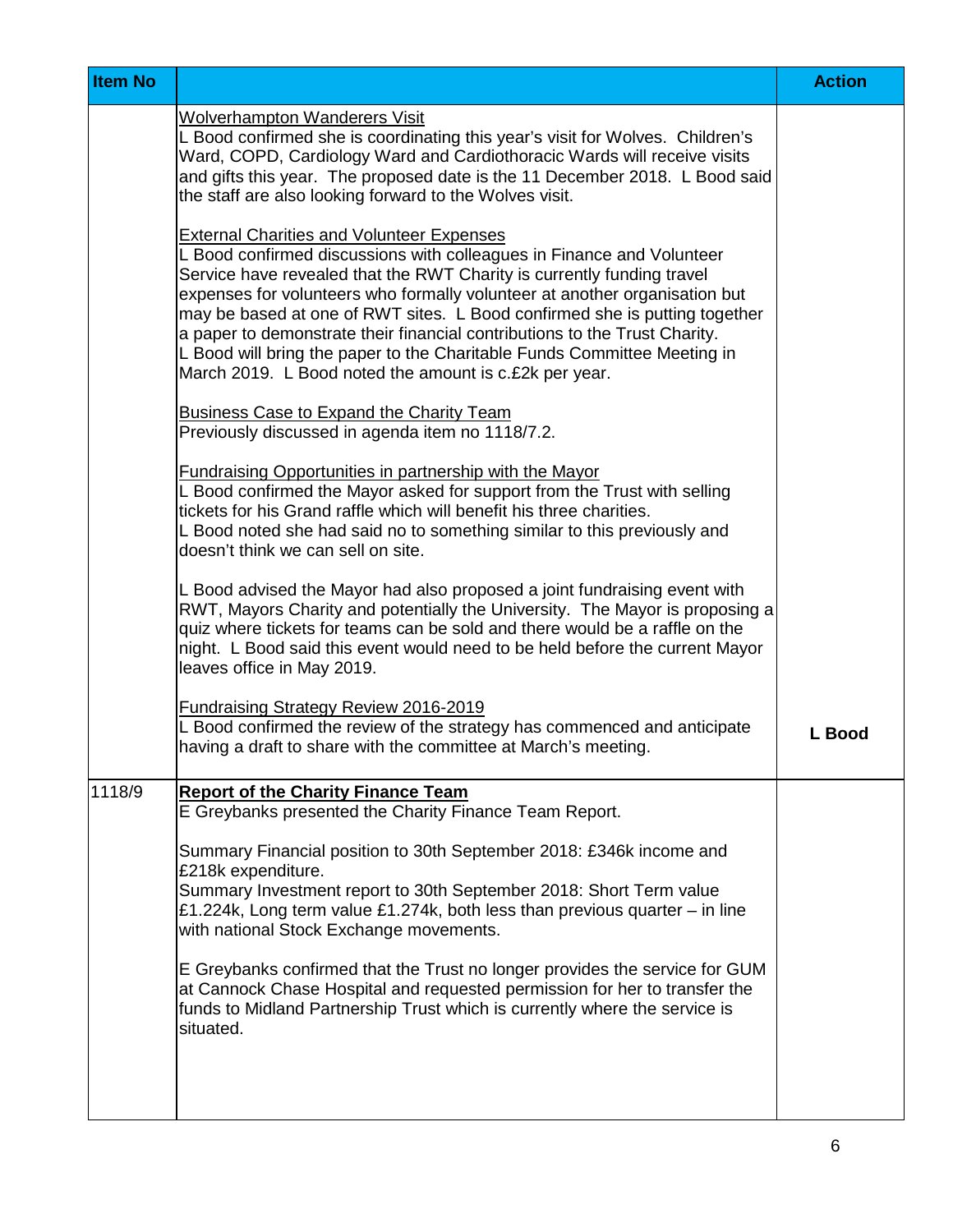| <b>Item No</b> |                                                                                                                                                                                                                                                                                                                                       | <b>Action</b>      |
|----------------|---------------------------------------------------------------------------------------------------------------------------------------------------------------------------------------------------------------------------------------------------------------------------------------------------------------------------------------|--------------------|
| 1118/10        | <b>Review of Policies</b>                                                                                                                                                                                                                                                                                                             |                    |
| 1118/10.1      | <b>Investment Policy</b><br>E Greybanks presented the Investment Policy.                                                                                                                                                                                                                                                              |                    |
|                | The Committee approved the Investment Policy.                                                                                                                                                                                                                                                                                         |                    |
|                | 1118/10.2 Reserves Policy<br>E Greybanks presented the Reserves Policy.                                                                                                                                                                                                                                                               |                    |
|                | It was noted that there may need to be a change at 3.2 staffing reserves to<br>include L Bood's new Band 4 post. E Greybanks to check this and update if<br>necessary.                                                                                                                                                                | <b>E</b> Greybanks |
|                | The Committee approved the Reserves Policy.                                                                                                                                                                                                                                                                                           |                    |
| 1118/11        | <b>Annual Spending Plan Meeting Update</b><br>E Greybanks presented the Annual Spending Plan Meeting Update.                                                                                                                                                                                                                          |                    |
|                | E Greybanks confirmed there had been annual spending plan meetings with<br>Ophthalmology, Renal and Cancer Services. Ophthalmology meeting was<br>clear and well prepared and Mel Riley's understanding of the Charity's<br>purpose was very good. There will be another request for a Ngenunity to be<br>added to her spending plan. |                    |
|                | E Greybanks noted the Divisions have some plans to spend but will need to<br>do a Business Case to approve the spend.                                                                                                                                                                                                                 |                    |
| 1118/12        | <b>Charitable Funds Committee Workplans</b>                                                                                                                                                                                                                                                                                           |                    |
| 1118/12.1      | <b>Charitable Funds Committee Workplan 2018</b><br>E Greybanks to take the Investment Manager off the workplan.                                                                                                                                                                                                                       |                    |
|                | The Committee noted the workplan 2018.                                                                                                                                                                                                                                                                                                |                    |
| 1118/12.2      | <b>Charitable Funds Committee Workplan 2019</b><br>The Committee noted the workplan 2019.                                                                                                                                                                                                                                             |                    |
| 1118/13        | <b>Any Other Business</b>                                                                                                                                                                                                                                                                                                             |                    |
| 1118/13.1      | <b>Prayer Room - Reconfiguration of Ablution and Muslim Prayer Facilities</b><br><b>Business Case - £11,391</b><br>H Troalen presented the Prayer Room - Reconfiguration of Ablution and<br>Muslim Prayer Facilities Business Case on behalf of L Monghan.                                                                            |                    |
|                | The Committee agreed to discuss this Business Case via email and a decision<br>to be made.                                                                                                                                                                                                                                            | All                |